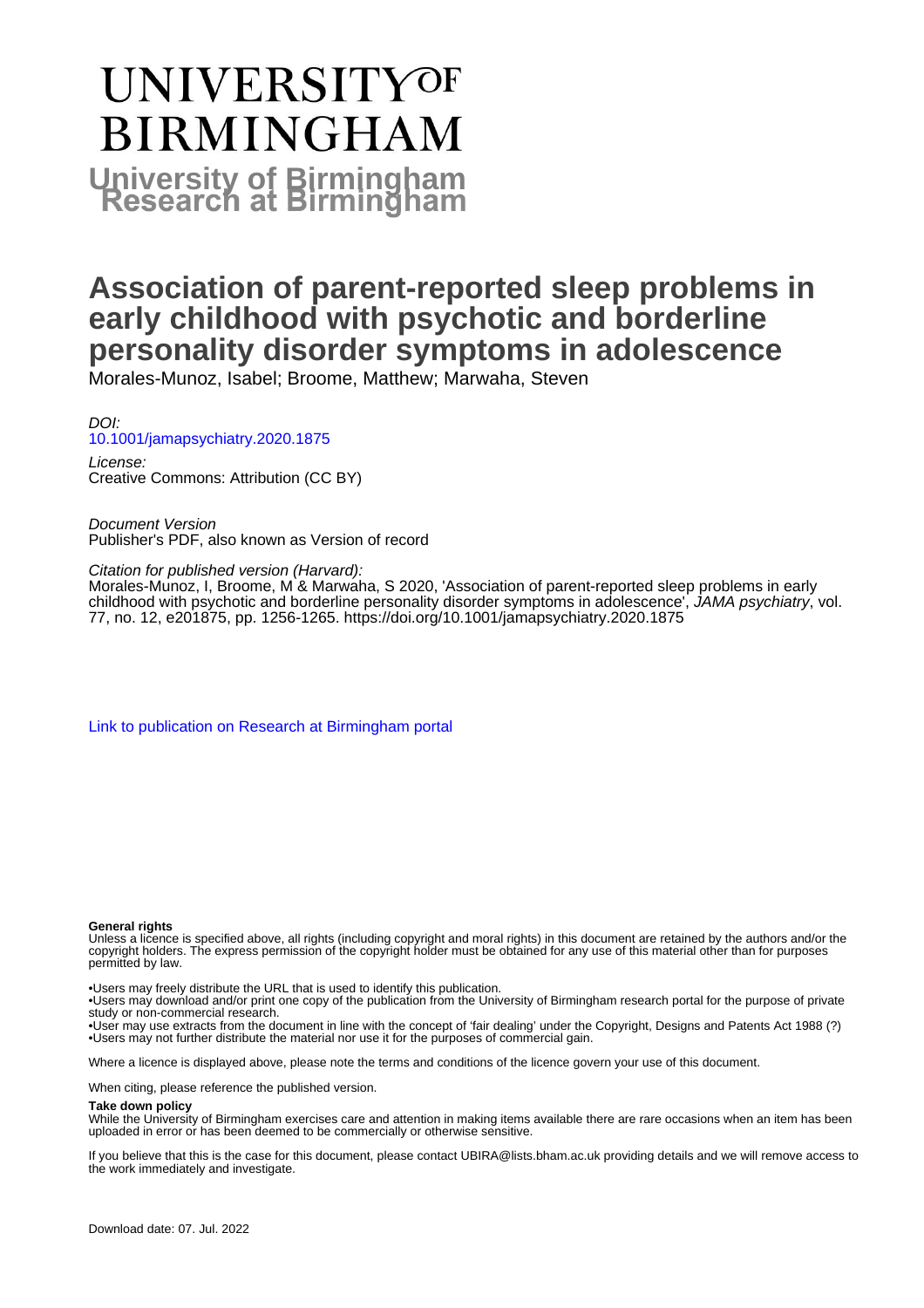#### **JAMA Psychiatry | Original Investigation**

### Association of Parent-Reported Sleep Problems in Early Childhood With Psychotic and Borderline Personality Disorder Symptoms in Adolescence

Isabel Morales-Muñoz, PhD; Matthew R. Broome, MD, PhD; Steven Marwaha, PhD

**IMPORTANCE** Persistent nightmares in childhood have been prospectively associated with psychosis and borderline personality disorder (BPD) in adolescence. However, the extent to which this association is also true for behavioral sleep problems is still unknown, and the potential mechanisms are unexplored.

**OBJECTIVE** To examine the prospective associations between several parent-reported sleep problems in early childhood and psychotic and BPD symptoms at 11 to 13 years of age and the potential mediation of the associations by depression at 10 years of age.

**DESIGN, SETTING, AND PARTICIPANTS** This cohort study assessed 13 488 participants in the Avon Longitudinal Study of Parents and Children birth cohort who were followed up for more than 13 years. Pregnant women from Avon, United Kingdom, with expected dates of delivery from April 1, 1991, to December 31, 1992, were invited to take part in the study. Data analysis was conducted from May 1 to December 31, 2019.

**MAIN OUTCOMES AND MEASURES** Psychotic experiences at 12 to 13 years of age were assessed using the Psychosis-Like Symptom Interview, and BPD symptoms at 11 to 12 years of age were tested using the UK Childhood Interview for DSM-IV Borderline Personality Disorder. Parent-reported nighttime sleep duration, night awakening frequency, bedtime, and regularity of sleep routines were assessed when the child was 6, 18, and 30 months and 3.5, 4.8, and 5.8 years of age.

**RESULTS** Data were available on 7155 participants (3718 girls [52%]) who reported on BPD symptoms and 6333 (3280 boys [52%]) who reported on BPD symptoms. Higher night awakening frequency at 18 months of age (odds ratio [OR], 1.13; 95% CI, 1.01-1.26) and less regular sleep routines at 6 months (OR, 0.68; 95% CI, 0.50-0.93), 30 months (OR, 0.64; 95% CI, 0.44-0.95), and 5.8 years (OR, 0.32; 95% CI, 0.19-0.53) of age were significantly associated with psychotic experiences in adolescence, whereas shorter nighttime sleep duration (OR, 0.78; 95% CI, 0.66-0.92) and later bedtime at 3.5 years of age (OR, 1.32; 95% CI, 1.09-1.60) were significantly associated with BPD symptoms. Results of mediation analysis were consistent with all these associations, except for later bedtime at 3.5 years and BPD in adolescence, which had no association. Depression at 10 years of age mediated the associations between frequent night awakenings at 18 months of age (bias-corrected estimate, −0.005; 95% CI, −0.008 to −0.002; P = .002) and irregular sleep routines at 5.8 years of age (bias-corrected estimate, −0.006; 95% CI, −0.010 to −0.003; P = .003) with psychosis.

**CONCLUSIONS AND RELEVANCE** The findings suggest that some behavioral sleep problems in childhood are distinctively associated with the onset of psychosis and BPD in adolescence, following different pathways. Furthermore, depression at 10 years of age may mediate only the association with psychosis. These findings contribute to the design of more personalized interventions in psychosis and BPD.

JAMA Psychiatry. doi[:10.1001/jamapsychiatry.2020.1875](https://jamanetwork.com/journals/jama/fullarticle/10.1001/jamapsychiatry.2020.1875?utm_campaign=articlePDF%26utm_medium=articlePDFlink%26utm_source=articlePDF%26utm_content=jamapsychiatry.2020.1875) Published online July 1, 2020.

#### **Examplemental content**

**Author Affiliations:** Department of Public Health Solutions, National Institute for Health and Welfare, Helsinki, Finland (Morales-Muñoz); Institute for Mental Health, School of Psychology, University of Birmingham, Birmingham, United Kingdom (Morales-Muñoz, Broome, Marwaha); The Barberry National Centre for Mental Health, Birmingham, United Kingdom (Marwaha).

**Corresponding Author:** Steven Marwaha, PhD, Institute for Mental Health, School of Psychology, University of Birmingham, 52 Pritchatts Rd, B15 2TT Birmingham, United Kingdom [\(s.marwaha@](mailto:s.marwaha@bham.ac.uk) [bham.ac.uk\)](mailto:s.marwaha@bham.ac.uk)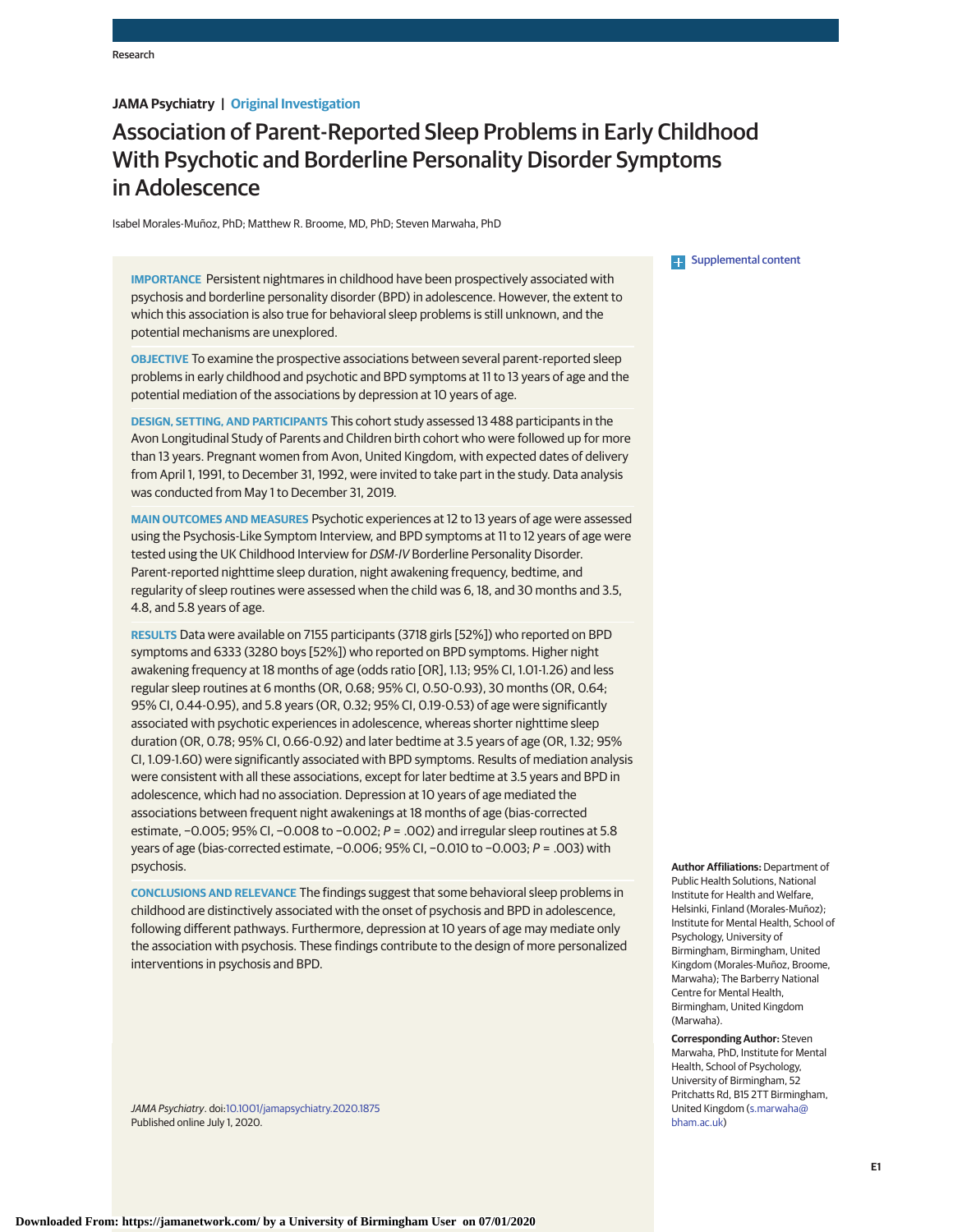Theoretical and empirical research indicate adoles-<br>
cence as a key developmental period to study the on-<br>
set of many mental disorders,<sup>1,2</sup> including psychosis<sup>3</sup><br>
and borderline personality disorder (PPD) <sup>4</sup> because of cence as a key developmental period to study the onand borderline personality disorder (BPD),<sup>4</sup> because of brain and hormonal changes occurring during this period.<sup>5,6</sup> It is crucial to identify relevant factors associated with increased risk of psychopathologic symptoms among adolescents to develop effective interventions and to identify those at high risk. Sleep is a key factor associated with developmental psychopathologic symptoms<sup>6-8</sup> and is considered a fundamental operating state of the central nervous system, occupying up to one-third of human life.<sup>9</sup> Sleep may be one of the most important basic dimensions of brain function and mental health.<sup>10,11</sup> Adequate sleep in childhood is essential for optimal cognitive and emotional functioning,<sup>12,13</sup> and the potential association of sleep with frontal lobe functions is especially relevant in early childhood, when the brain shows substantial dynamic plasticity.<sup>14</sup> Of interest, early behavioral sleep problems may be modifiable risk factors associated with future psychopathologic symptoms.15This finding supports the necessity to examine the association of childhood sleep with mental disorders, such as psychosis and BPD, during adolescence.

To determine whether sleep problems precede the development of these mental disorders, prospective studies examining sleep in childhood are needed.<sup>16</sup> Although there is extensive evidence that supports cross-sectional associations of sleep with  $BPD<sup>17</sup>$  and psychosis,<sup>18</sup> it is still unclear whether sleep problems precede their onset. Thus far, only 2 studies have longitudinally reported that children and adolescents experiencing nightmares have more psychotic experiences at 12 years<sup>19</sup> and 18 years<sup>20</sup> of age. With regard to BPD, only 1 study<sup>21</sup> found associations between persistent nightmares across childhood and BPD symptoms at 11 to 12 years of age. One explanation might be that sleep problems indirectly increase the risk of psychosis and/or BPD by increasing the risk of depression; thus, depression could represent a mediator of these associations. Sleep disturbances are ubiquitous in depression, $22$  and childhood sleep problems are associated with subsequent depression.<sup>23</sup> Other explanations might be that sleep problems are associated with both disorders, appearing earlier in development than other psychopathologic symptoms, and/or that sleep and both psychosis and BPD share common underlying mechanisms.

Although recent longitudinal research $19-21$  indicates that childhood nightmares are associated with the development of adolescent psychosis and BPD, those studies focused only on parasomnias, whereas the associations of more frequent sleep problems (ie, behavioral sleep problems) in early childhood, such as short sleep and frequent night awakenings, or inappropriate sleep practices have not been investigated. Given that 15% to 30% of children younger than 5 years experience behavioral sleep problems,<sup>24</sup> there is a need to understand these sleep problems.<sup>25</sup> In addition, psychotic symptoms are common among adults<sup>26</sup> and adolescents<sup>27</sup> with BPD, and genetic overlap exists.<sup>28</sup> However, it is unclear whether sleep disturbances in childhood have a similar association with both

#### **Key Points**

**Question** What is the association of early childhood sleep problems with psychosis and borderline personality disorder in adolescence?

**Findings** In this cohort study of data from 7155 participants, frequent night awakenings at 18 months and irregular sleep routines at 6 and 30 months and 5.8 years of age were associated with psychotic experiences, whereas shorter nighttime sleep duration and later bedtime at 3.5 years of age were associated with borderline personality disorder symptoms. Depression at 10 years of age mediated only the associations between frequent night awakenings at 18 months of age and irregular sleep routines at 5.8 years of age with psychosis.

**Meaning** The findings suggest that specific early childhood sleep problems are differentially associated with later psychopathologic symptoms.

conditions because of their overlap orwhether sleepmight have a different pathway in psychosis compared with BPD.

Identifying childhood sleep patterns and the specific time points that distinguish between psychosis and BPD may help improve our understanding of their origin. To our knowledge, no studies have examined the mediating role of depression in the association between childhood sleep and adolescent psychotic experiences and BPD symptoms. Such studies are needed to understand the potential mechanisms underlying these associations. In this study, we examined the associations between several behavioral sleep problems during specific time points in early childhood and psychotic and BPD symptoms in adolescence. We also investigated whether depression at 10 years of age mediated any associations. We hypothesized that behavioral sleep problems in early childhood would be similarly associated with psychotic experiences and BPD symptoms and that depression at 10 years of age would mediate these associations.

#### Methods

#### **Participants**

This cohort study used data from the Avon Longitudinal Study of Parents and Children (ALSPAC), a UK birth cohort study that examines the factors associated with development, health, and disease during childhood and beyond.29,30 Pregnant women from Avon, United Kingdom, with expected dates of delivery from April 1, 1991, to December 31, 1992, were invited to take part in the study. The ALSPAC website contains details of all the data available through a fully searchable data dictionary and variable search tool.<sup>31</sup> Further details of this cohort are described in the eAppendix in the [Supplement.](https://jamanetwork.com/journals/jama/fullarticle/10.1001/jamapsychiatry.2020.1875?utm_campaign=articlePDF%26utm_medium=articlePDFlink%26utm_source=articlePDF%26utm_content=jamapsychiatry.2020.1875) All participants provided written informed consent, and all data were deidentified. Ethical approval was obtained from the ALSPAC law and ethics committee and the local research ethics committees. Data analysis was conducted from May 1 to December 31, 2019.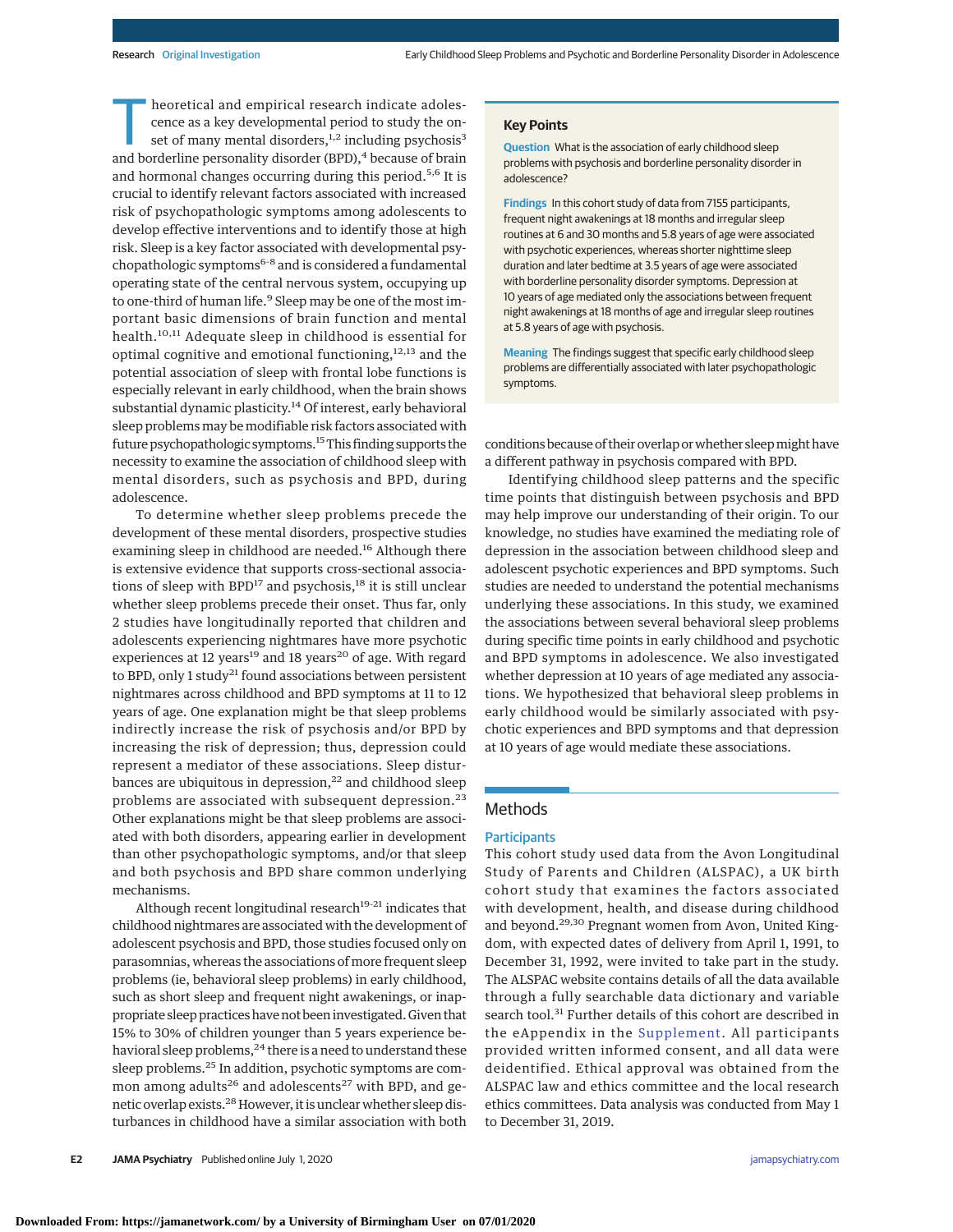#### **Outcomes**

The Psychosis-Like Symptom Interview, which is a semistructured face-to-face interview<sup>32</sup> with 12 core questions about key psychotic experiences that have occurred since the age of 12 years, was used for the assessment of psychotic experiences at 12 to 13 years of age. We coded the presence of at least 1 definite psychotic symptom not attributable to sleep or fever.<sup>33</sup>

BPD symptoms at 11 to 12 years of age were assessed using a face-to-face semistructured interview: the UK Childhood Interview for *DSM-IV* Borderline Personality Disorder.<sup>34</sup> The derived dichotomous outcome represented the frequent or repeated occurrence of 5 or more BPD symptoms.<sup>35,36</sup>

#### Factors Associated With Psychotic or BPD Symptoms

Parent-reported nighttime sleep duration, night awakenings frequency, bedtime, and sleep routine regularity were assessed when children were 6, 18, and 30 months and 3.5, 4.8, and 5.8 years of age. We selected all available time points that covered infancy, toddlerhood, and preschool (ie, 6 months until 5.8 years of age). This assessment was based on our aim to identify the main time frame in early childhood that might be associated with psychotic and/or BPD symptoms in adolescence. Mothers were asked about their child's bedtime and wake-up time and frequency of night awakenings and whether their child had regular sleep routines. Nighttime sleep duration was operationalized as the subtraction of bedtime minus wake-up time.

#### Mediation Analysis

Depressive symptoms during the past 2 weeks were assessed using the short (13-item) Mood and Feelings Questionnaire.<sup>37</sup> Total Mood and Feelings Questionnaire scores at 10 years of age were obtained.

#### **Confounders**

Multiple family risk factors were assessed using the Family Adversity Index during pregnancy (long index), at 2 years of age (long index), and at 4 years of age (short index). The Family Adversity Index comprises 18 items (ie, long index) on childhood adversity and socioeconomic status.The short index excludes social, practical, and financial support. Points were summed at each time point for a total Family Adversity Index score across the 3 time points.Childhood physical and sexual abusewas reported by the mother when children were 1.5, 3.5, 4.8, 5.8, and 6.8 years of age. We coded this as yes or no at any time point. Emotional temperament was examined using the Carey Temperament Scale<sup>38</sup> when children were 2 years of age. In accordance with a recent study, $^{21}$ the mood and intensity subscales were chosen because they map most closely onto emotional temperament.<sup>39,40</sup>Total scores from these 2 subscaleswere summed. In addition, the child's sex, prematurity (yes vs no), and the maternal age when the infant was born were included as confounders. All these cofounders were selected based on their direct associations with our main outcomes based on previous studies.<sup>21,41-47</sup> A description of the variables and specific time points included in this study are given in eTable 1 in the Supplement. A diagram of all the variables is given in the eFigure in the [Supplement.](https://jamanetwork.com/journals/jama/fullarticle/10.1001/jamapsychiatry.2020.1875?utm_campaign=articlePDF%26utm_medium=articlePDFlink%26utm_source=articlePDF%26utm_content=jamapsychiatry.2020.1875)

#### Statistical Analysis

Because 57.1% of the original sample was unavailable for follow-up at 11 to 12 years of age, we conducted logistic regressions to identify significant factors associated with attrition. Adolescents lost to attrition were more often boys and had higher scores in family adversity and depression (eTable 2 in the [Supplement\)](https://jamanetwork.com/journals/jama/fullarticle/10.1001/jamapsychiatry.2020.1875?utm_campaign=articlePDF%26utm_medium=articlePDFlink%26utm_source=articlePDF%26utm_content=jamapsychiatry.2020.1875). Using the variables associated with selective dropout as the factors, we fitted a logistic regression model (nonresponse vs response outcome) to determine weights for each individual using the inverse probability of response.<sup>48,49</sup> The regression coefficients from this model were used to determine probability weights for the covariates in the main analyses.

A multistaged analysis plan was developed. We first ran logistic regression analyses in SPSS software, version 25 (SPSS Inc) to ascertain the unadjusted and adjusted associations between behavioral sleep problems in early childhood and subsequent psychotic experiences and BPD symptoms at 11 to 13 years of age. In model A, we tested unadjusted associations. In model B, we controlled for emotional temperament, family adversity, and childhood abuse. In model C, we additionally controlled for child's sex, prematurity, and maternal age when the infant was born. Furthermore, all the time points of each sleep variable were included together. The 4 different sleep domains were evaluated separately. To avoid multicollinearity of repeatedly measured sleep variables, standardized residuals from linear regression models were used as explanatory variables.50 Because this study involved exploratory analysis of multiple separate hypotheses as opposed to repeated analyses of a single hypothesis, we did not adjust for multiple testing.<sup>51</sup>

To examine the potential mediating role of depression at 10 years of age, mediation models were tested using path analysis in SPSS-Amos (SPSS Inc), with maximum likelihood estimation to test the association of childhood sleep problems with psychotic experiences and BPD symptoms at 11 to 13 years of age with depression at 10 years of age as the mediating variable. Our analysis met the 3 assumptions of partial mediation analyses.<sup>52</sup> We included as independent variables only sleep variables with significant associations in model C. In addition, we controlled for all the confounders and for the potential association between psychotic experiences and BPD symptoms in adolescence.We used bootstrapped bias-corrected 95% CIs and *P* values for assessing the significance of the standardized direct, indirect, and total associations. A 2-sided *P* < .05 was considered to be statistically significant. Missing data were dealt with using the full information maximum likelihood method.<sup>53</sup>

### Results

Data were available on 7155 participants (3718 girls [52%]) who reported on psychotic experiences at 12 to 13 years of age and 6333 (3280 girls [52%]) who reported on BPD symptoms at 11 to 12 years of age. Table 1 gives the frequencies and descriptive values of sociodemographic, sleep, and clinical variables.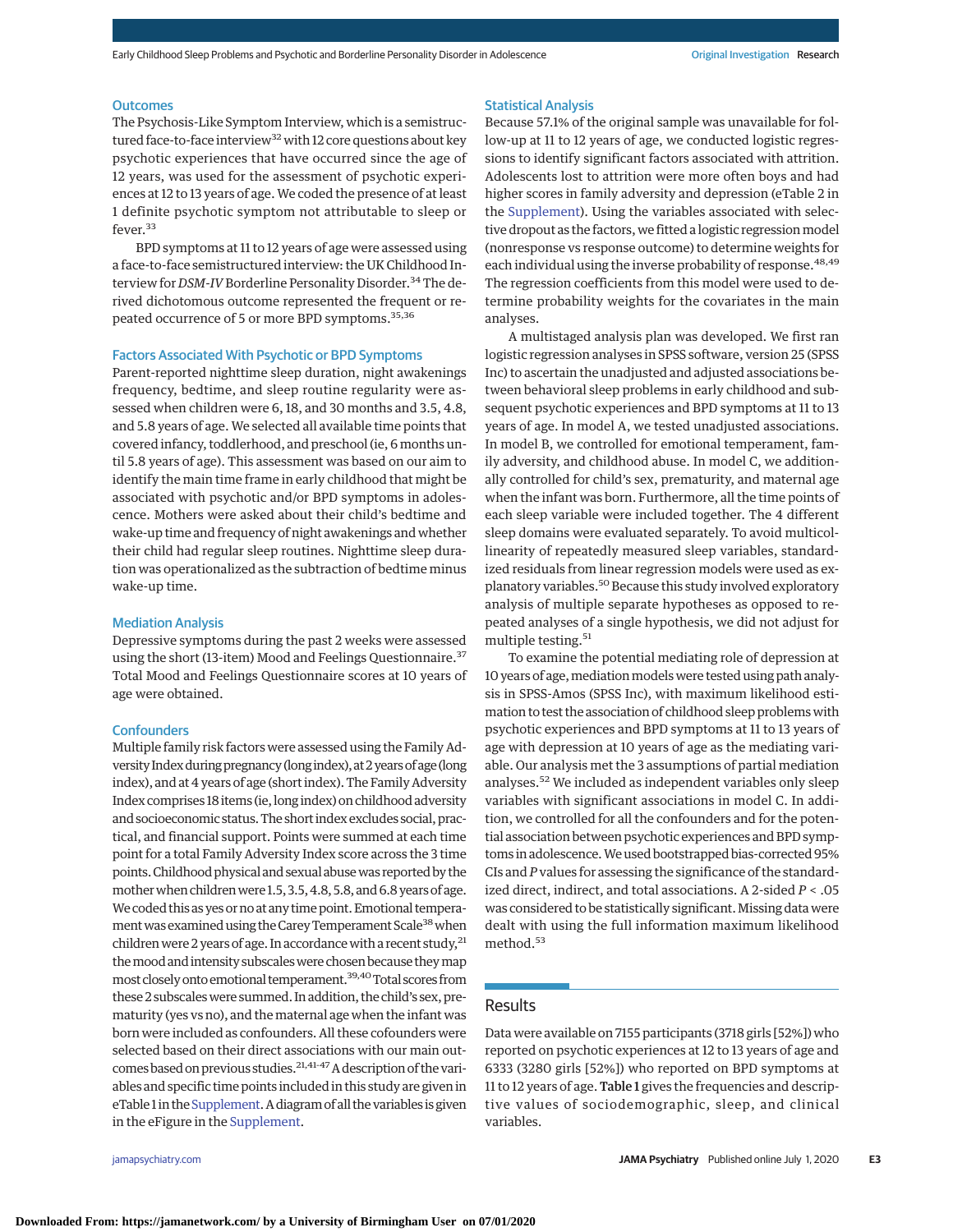|                                                 |                   | Psychotic experiences at 12 y of age | BPD symptoms at 11 y of age |                   |                   |         |
|-------------------------------------------------|-------------------|--------------------------------------|-----------------------------|-------------------|-------------------|---------|
| Variable                                        | Yes ( $n = 376$ ) | No ( $n = 6779$ )                    | P value                     | Yes ( $n = 472$ ) | No ( $n = 5861$ ) | P value |
| Sex, No. (%)                                    |                   |                                      |                             |                   |                   |         |
| Male                                            | 156(41.7)         | 3281 (48.9)                          |                             | 228(48.4)         | 2825 (48.2)       |         |
| Female                                          | 218(58.3)         | 3423 (51.1)                          | .007                        | 242(51.6)         | 3031 (51.7)       | .96     |
| Premature, No. (%)                              | 18(4.8)           | 305(4.5)                             | .43                         | 29(6.1)           | 286(4.9)          | .23     |
| Childhood abuse, No. (%)                        | 49 (14.4)         | 621 (10.6)                           | .05                         | 52(12.2)          | 602(11.1)         | .47     |
| Psychotic symptoms at 12 y of age, No. (%)      | 376 (100.0)       | $\pmb{0}$                            | 5.99                        | 64 (15.8)         | 222(4.3)          | 1001    |
| BPD symptoms at 11 y of age, No. (%)            | 64 (22.2)         | 341 (6.5)                            | 15.001                      | 472 (100)         | $\boldsymbol{0}$  | 5.99    |
| Regular sleep routines by age, No. (%)          |                   |                                      |                             |                   |                   |         |
| 6 mo                                            | 259 (78.2)        | 4821 (85.8)                          | 15.001                      | 336 (85.1)        | 4440 (85.5)       | .82     |
| 18 mo                                           | 274(82.5)         | 4929 (87.5)                          | .01                         | 341 (83.2)        | 4551 (87.5)       | .02     |
| 30 mo                                           | 276 (85.7)        | 4898 (90.6)                          | .006                        | 342 (88.6)        | 4693 (95.6)       | .18     |
| 3.5y                                            | 294 (91.0)        | 5050 (93.5)                          | .08                         | 357 (90.4)        | 4673 (93.5)       | .02     |
| 4.8 y                                           | 289 (93.2)        | 5074 (95.4)                          | .08                         | 366 (95.3)        | 4693 (95.6)       | .88     |
| 5.8y                                            | 276 (89.6)        | 4957 (96.3)                          | 1001                        | 346 (94.5)        | 4561 (96.2)       | .52     |
| Maternal age when infant was born, mean (SD), y | 28.79 (4.74)      | 29.21 (4.50)                         | $.10$                       | 28.78 (4.72)      | 29.17 (4.49)      | .09     |
| Family Adversity Index score, mean (SD)         | 5.13(4.66)        | 3.76(3.91)                           | 15.001                      | 4.94(4.69)        | 3.74(3.85)        | 1001    |
| Carey Temperament Scale score, mean (SD)        | 40.01 (8.66)      | 39.12 (8.37)                         | .06                         | 40.43 (8.22)      | 39.09 (8.29)      | .002    |
| Mood and Feelings Questionnaire score           | 6.05(4.38)        | 3.88(3.34)                           | 1001                        | 6.99(4.60)        | 3.73(3.21)        | 1001    |
| Night sleep at 6 mo of age, mean (SD), h        | 10.68(1.41)       | 10.82(1.32)                          | .08                         | 10.77(1.38)       | 10.81(1.31)       | .54     |
| Night sleep by age, mean (SD), h                |                   |                                      |                             |                   |                   |         |
| 18 mo                                           | 11.29(1.19)       | 11.32 (1.02)                         | .63                         | 11.28(1.03)       | 11.32(1.01)       | .51     |
| 30 mo                                           | 11.22 (0.99)      | 11.21 (0.96)                         | .96                         | 11.15(1.00)       | 11.22 (0.96)      | .19     |
| 3.5y                                            | 11.26(0.95)       | 11.26 (0.84)                         | .94                         | 11.16(0.97)       | 11.27(0.84)       | .02     |
| 4.8y                                            | 11.38 (0.80)      | 11.39(0.67)                          | .77                         | 11.35(0.72)       | 11.39(0.67)       | .21     |
| 5.8y                                            | 11.22(0.80)       | 11.28 (0.70)                         | .16                         | 11.27(0.71)       | 11.28(0.70)       | .86     |
| Bedtime by age, mean (SD), h:min                |                   |                                      |                             |                   |                   |         |
| 6 mo                                            | 20:00 (2:25)      | 19:55 (2:02)                         | .45                         | 19:58 (2:21)      | 19:56(1:59)       | .74     |
| 18 mo                                           | 19:53 (1:04)      | 19:43 (1:02)                         | .005                        | 19:49 (0:57)      | 19:44 (0:58)      | .08     |
| 30 mo                                           | 19:56(1:02)       | 19:45(1:17)                          | .009                        | 19:44 (1:40)      | 19:45(1:15)       | .74     |
| 3.5y                                            | 19:44 (1:24)      | 19:42 (1:00)                         | .58                         | 19:46 (1:17)      | 19:42 (0:59)      | .23     |
| 4.8y                                            | 19:47 (0:46)      | 19:42 (0:49)                         | .11                         | 19:45 (0:42)      | 19:42 (0:44)      | .22     |
| 5.8y                                            | 19:55 (0:41)      | 19:49 (0:58)                         | .07                         | 19:54 (0:43)      | 19:48 (1:01)      | .12     |
| Night awakenings by age, mean (SD)              |                   |                                      |                             |                   |                   |         |
| 6 mo                                            | 0.66(1.39)        | 0.59(1.31)                           | .32                         | 0.48(1.12)        | 0.59(1.25)        | .09     |
| 18 mo                                           | 0.95(1.15)        | 0.77(1.04)                           | .002                        | 0.83(1.05)        | 0.78(1.06)        | .44     |
| 30 mo                                           | 0.70(0.77)        | 0.65(0.73)                           | .21                         | 0.70(0.76)        | 0.65(0.74)        | .20     |
| 3.5y                                            | 0.73(1.10)        | 0.56(0.81)                           | 15001                       | 0.63(0.87)        | 0.56(0.82)        | .10     |
| 4.8 y                                           | 0.44(0.74)        | 0.48(0.33)                           | .83                         | 0.42(0.76)        | 0.48(0.45)        | .72     |
| 5.8y                                            | 0.41(1.15)        | 0.31(0.43)                           | .50                         | 0.38(0.99)        | 0.28(0.78)        | .40     |

Abbreviation: BPD, borderline personality disorder.

The associations from the logistic regressions between childhood sleep and psychotic experiences appear in Table 2. In model A, later bedtime at 6 (odds ratio [OR], 1.13; 95% CI, 1.02-1.25; *P* = .02) and 30 (OR, 1.20; 95% CI, 1.02-1.43; *P* = .03) months of age, higher frequency of night awakenings at 18 months of age (OR, 1.14; 95% CI, 1.02-1.27; *P* = .02), and less regular sleep routines at 6 months of age (OR, 0.65; 95% CI, 0.48-0.88; *P* = .005) and 30 months of age (OR, 0.61; 95% CI, 0.42-0.88; *P* = .009) and 5.8 (OR, 0.31; 95% CI, 0.19-0.50; *P* < .001) years of age were significantly associated with psychotic experiences at 12 to 13 years of age. In model B, all these associations except for later bedtime at 6 and 30 months remained significant (night awakenings frequency at 18 months and psychotic experiences at 12-13 years: OR, 1.12; 95% CI, 1.00- 1.25; *P* = .04; regular sleep routines at 6 months and psychotic experiences at 12-13 years: OR, 0.70; 95% CI, 0.51- 0.95;*P* = .02; regular sleep routines at 30months and psychotic experiences at 12-13 years: OR, 0.61; 95% CI, 0.42-0.90;*P* = .01; and regular sleep routines at 5.8 years and psychotic experiences at 12-13 years: OR, 0.34; 95% CI, 0.20-0.55;*P* < .001). The significant associations obtained in model C were the same as those in model B; the strengths of these associations were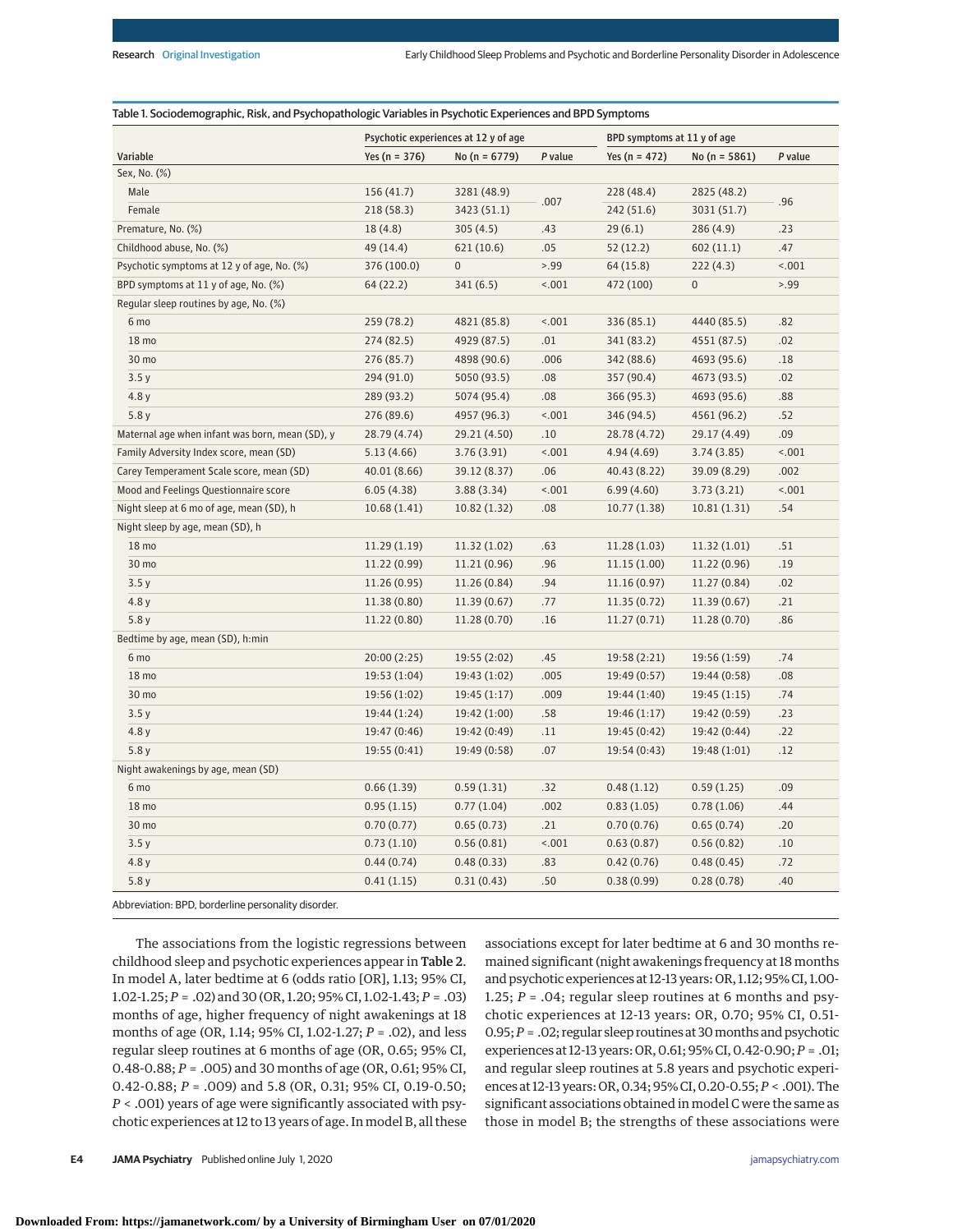Table 2. Unadjusted and Adjusted Associations Between Childhood Sleep Patterns and Psychotic Experiences at 12 to 13 Years of Age<sup>a</sup>

|                                   | Psychotic symptoms |         |                     |                |         |                     |          |         |                     |
|-----------------------------------|--------------------|---------|---------------------|----------------|---------|---------------------|----------|---------|---------------------|
|                                   | <b>Model A</b>     |         |                     | <b>Model B</b> |         |                     | Model C  |         |                     |
| Sleep variable                    | ß                  | P value | OR (95% CI)         | β              | P value | OR (95% CI)         | β        | P value | OR (95% CI)         |
| Night sleep duration by age       |                    |         |                     |                |         |                     |          |         |                     |
| 6 mo                              | $-0.045$           | .35     | $0.96(0.87 - 1.05)$ | $-0.032$       | .51     | $0.97(0.88 - 1.06)$ | $-0.043$ | .38     | $0.96(0.87 - 1.06)$ |
| 18 mo                             | 0.011              | .88     | $1.01(0.88-1.16)$   | 0.009          | .90     | $1.01(0.88-1.16)$   | 0.006    | .93     | $1.01(0.88-1.16)$   |
| 30 mo                             | $-0.065$           | .42     | $0.94(0.80-1.10)$   | $-0.060$       | .45     | $0.94(0.81 - 1.10)$ | $-0.064$ | .42     | $0.94(0.80 - 1.10)$ |
| 3.5y                              | 0.009              | .92     | $1.01(0.83-1.22)$   | 0.038          | .69     | $1.04(0.86 - 1.26)$ | 0.024    | .80     | $1.02(0.85 - 1.24)$ |
| 4.8y                              | 0.019              | .87     | $1.02(0.82 - 1.27)$ | 0.010          | .93     | $1.01(0.81-1.26)$   | $-0.008$ | .94     | $0.99(0.80 - 1.24)$ |
| 5.8y                              | 0.031              | .79     | $1.03(0.82 - 1.29)$ | 0.062          | .59     | $1.06(0.85 - 1.34)$ | 0.045    | .70     | $1.05(0.83 - 1.31)$ |
| Bedtime by age                    |                    |         |                     |                |         |                     |          |         |                     |
| 6 mo                              | 0.119              | .02     | $1.13(1.02-1.25)$   | 0.095          | .07     | $1.10(0.99-1.22)$   | 0.099    | .06     | $1.10(1.00-1.23)$   |
| 18 mo                             | 0.108              | .16     | $1.11(0.96-1.30)$   | 0.085          | .28     | $1.09(0.93-1.27)$   | 0.074    | .34     | $1.08(0.92 - 1.26)$ |
| 30 mo                             | 0.187              | .03     | $1.20(1.02-1.43)$   | 0.127          | .13     | $1.10(0.96 - 1.30)$ | 0.130    | .13     | $1.11(1.00-1.24)$   |
| 3.5y                              | $-0.037$           | .73     | $0.96(0.78-1.19)$   | $-0.068$       | .52     | $0.94(0.76 - 1.15)$ | $-0.069$ | .52     | $0.93(0.76 - 1.15)$ |
| 4.8y                              | $-0.007$           | .95     | $0.99(0.80 - 1.24)$ | 0.012          | .92     | $1.01(0.81 - 1.26)$ | 0.020    | .86     | $1.02(0.82 - 1.28)$ |
| 5.8y                              | $-0.116$           | .36     | $0.89(0.70-1.14)$   | $-0.143$       | .25     | $0.87(0.68-1.11)$   | $-0.112$ | .37     | $0.89(0.70-1.14)$   |
| Night awakenings frequency by age |                    |         |                     |                |         |                     |          |         |                     |
| 6 mo                              | 0.046              | .32     | $1.05(0.96-1.15)$   | 0.036          | .44     | $1.04(0.95-1.14)$   | 0.045    | .34     | $1.05(0.95 - 1.15)$ |
| 18 mo                             | 0.131              | .02     | $1.14(1.02-1.27)$   | 0.114          | .04     | $1.12(1.00-1.25)$   | 0.120    | .03     | $1.13(1.01-1.26)$   |
| 30 mo                             | $-0.089$           | .360    | $0.92(0.76-1.11)$   | $-0.082$       | .41     | $0.92(0.76-1.12)$   | $-0.088$ | .38     | $0.92(0.75 - 1.11)$ |
| 3.5y                              | 0.093              | .29     | $1.10(0.92 - 1.30)$ | 0.072          | .42     | $1.08(0.90-1.28)$   | 0.075    | .40     | $1.08(0.91 - 1.28)$ |
| 4.8y                              | $-0.016$           | .67     | $0.98(0.92 - 1.06)$ | $-0.016$       | .69     | $0.98(0.91 - 1.07)$ | $-0.023$ | .66     | $0.98(0.88 - 1.08)$ |
| 5.8y                              | 0.009              | .69     | $1.01(0.97-1.05)$   | 0.010          | .64     | $1.01(0.97-1.06)$   | 0.010    | .63     | $1.01(0.97-1.05)$   |
| Regular sleep routines by age     |                    |         |                     |                |         |                     |          |         |                     |
| 6 mo                              | $-0.432$           | .005    | $0.65(0.48-0.88)$   | $-0.362$       | .02     | $0.70(0.51-0.95)$   | $-0.387$ | .02     | $0.68(0.50-0.93)$   |
| 18 mo                             | $-0.276$           | .11     | $0.76(0.54-1.07)$   | $-0.234$       | .18     | $0.79(0.56 - 1.12)$ | $-0.247$ | .16     | $0.78(0.55 - 1.11)$ |
| 30 mo                             | $-0.499$           | .009    | $0.61(0.42 - 0.88)$ | $-0.488$       | .01     | $0.61(0.42 - 0.90)$ | $-0.439$ | .02     | $0.64(0.44-0.95)$   |
| 3.5y                              | $-0.093$           | .71     | $0.91(0.56 - 1.49)$ | $-0.003$       | .99     | $1.00(0.60-1.64)$   | 0.039    | .88     | $1.04(0.62 - 1.73)$ |
| 4.8y                              | $-0.239$           | .40     | $0.79(0.45-1.38)$   | $-0.203$       | .48     | $0.82(0.46-1.44)$   | $-0.134$ | .65     | $0.88(0.49-1.56)$   |
| 5.8y                              | $-1.176$           | 15.001  | $0.31(0.19-0.50)$   | $-1089$        | 15.001  | $0.34(0.20-0.55)$   | $-1.140$ | 15.001  | $0.32(0.19-0.53)$   |

model C.

Abbreviation: OR, odds ratio.

<sup>a</sup> All the time points are included within the same model for each sleep variable. Standardized residuals are used as sleep measures at 18 and 30 months and at 3.5, 4.8, and 5.8 years, in which the sleep variables at later measurement time points are regressed on the corresponding variables at previous measurement waves. Model A is the unadjusted model; model B, adjusted for emotional temperament at 2 years, family adversity, and childhood abuse; and model C, adjusted for emotional temperament at 2 years, family adversity, childhood abuse, sex, prematurity, and maternal age when infant was born.

and bedtime at 3.5 years and BPD symptoms at 11-12 years: OR, 1.25; 95% CI, 1.04-1.52; *P* = .02) and model C (night sleep duration at 3.5 years and BPD symptoms at 11-12 years: OR, 0.78; 95% CI, 0.66-0.92; *P* = .004; and bedtime at 3.5 years and BPD symptoms at 11-12 years: OR, 1.32; 95% CI, 1.09-1.60; *P* = .005), and the strength of these associations was increased in

In examining whether depression at 10 years of age was a mediating factor of these associations, path analysis model fit indexes indicated excellent model fit ( $\chi^2$  = 3.05, *P* = .80; root mean square error of approximation = 0; comparative fit index = 1.00). Consistent with the adjusted logistic regression analysis, frequent night awakenings at 18 months of age ( $\beta$  = 0.007, SE = 0.001, *P* < .001) and irregular sleep routines at 6 months of age (β =  $-0.027$ , SE = 0.004, *P* < .001) and 3.5 ( $\beta$  = -0.027, SE = 0.006, *P* < .001) and 5.8 ( $\beta$  = -0.83, SE = 0.008, *P* < .001) years of age were significantly associated with psychotic symptoms at 12 to 13 years of age. Short

greater except for regular sleep routines at 30 months (night awakenings frequency at 18 months and psychotic experiences at 12-13 years: OR, 1.13; 95% CI, 1.01-1.26; *P* = .03; regular sleep routines at 6 months and psychotic experiences at 12-13 years: OR, 0.68; 95% CI, 0.50-0.93; *P* = .02; regular sleep routines at 30 months and psychotic experiences at 12-13 years: OR, 0.64; 95% CI, 0.44-0.95; *P* = .02; and regular sleep routines at 5.8 years and psychotic experiences at 12-13 years: OR, 0.32; 95% CI, 0.19-0.53; *P* < .001).

The results of the logistic regressions for BPD symptoms are reported in Table 3. In model A, shorter nighttime sleep duration at 3.5 years of age (OR, 0.79; 95% CI, 0.67-0.93;*P* = .005) and later bedtime at 6 months of age (OR, 1.10; 95% CI, 1.00- 1.20; *P* = .046) and 3.5 years of age (OR, 1.31; 95% CI, 1.08- 1.58; *P* = .005) were significantly associated with BPD symptoms in adolescence. All results except for bedtime at 6 months remained inmodel B (night sleep duration at 3.5 years and BPD symptoms at 11-12 years: OR, 0.82; 95% CI, 0.70-0.97; *P* = .02;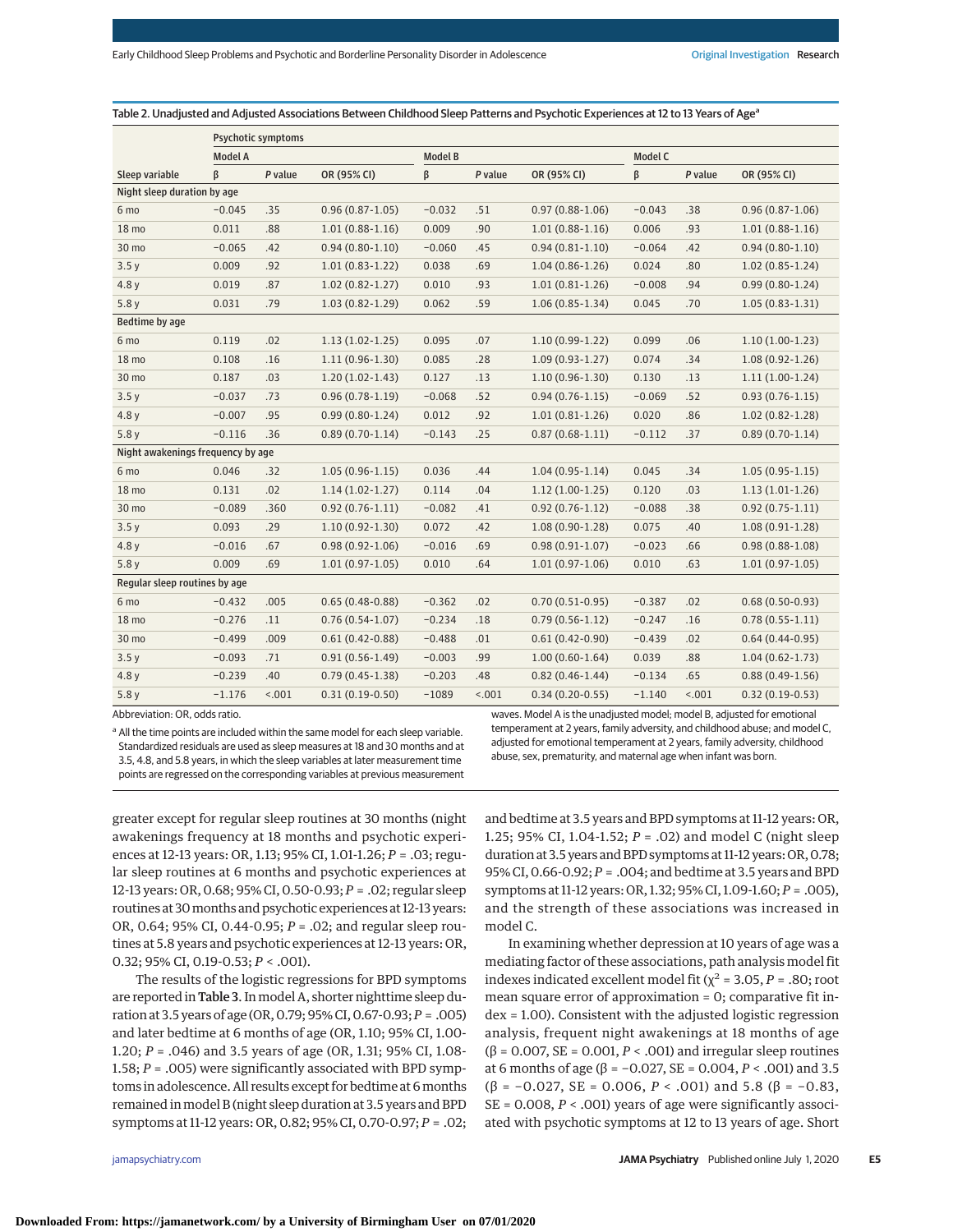Table 3. Unadjusted and Adjusted Associations Between Childhood Sleep Patterns and Borderline Personality Disorder Symptoms at 11 to 12 Years of Age<sup>a</sup>

|                                   | Borderline personality disorder symptoms |         |                     |                |         |                     |          |         |                     |
|-----------------------------------|------------------------------------------|---------|---------------------|----------------|---------|---------------------|----------|---------|---------------------|
|                                   | <b>Model A</b>                           |         |                     | <b>Model B</b> |         |                     | Model C  |         |                     |
| Sleep variable                    | ß                                        | P value | OR (95% CI)         | β              | P value | OR (95% CI)         | β        | P value | OR (95% CI)         |
| Night sleep duration by age       |                                          |         |                     |                |         |                     |          |         |                     |
| 6 mo                              | $-0.035$                                 | .41     | $0.96(0.89-1.05)$   | $-0.043$       | .31     | $0.96(0.88-1.04)$   | $-0.040$ | .36     | $0.96(0.88-1.05)$   |
| 18 mo                             | $-0.049$                                 | .44     | $0.95(0.84-1.08)$   | $-0.050$       | .42     | $0.95(0.84 - 1.08)$ | $-0.063$ | .33     | $0.94(0.83 - 1.06)$ |
| 30 mo                             | $-0.027$                                 | .71     | $0.97(0.84 - 1.12)$ | $-0.011$       | .88     | $0.99(0.86 - 1.14)$ | $-0.009$ | .91     | $0.99(0.86 - 1.14)$ |
| 3.5y                              | $-0.234$                                 | .005    | $0.79(0.67 - 0.93)$ | $-0.193$       | .02     | $0.82(0.70-0.97)$   | $-0.245$ | .004    | $0.78(0.66 - 0.92)$ |
| 4.8y                              | 0.115                                    | .25     | $1.12(0.92 - 1.36)$ | 0.119          | .23     | $1.13(0.93-1.37)$   | 0.163    | .11     | $1.18(0.96 - 1.44)$ |
| 5.8y                              | 0.104                                    | .32     | $1.11(0.90-1.36)$   | 0.073          | .48     | $1.08(0.88-1.32)$   | 0.051    | .62     | $1.05(0.86 - 1.29)$ |
| Bedtime by age                    |                                          |         |                     |                |         |                     |          |         |                     |
| 6 mo                              | 0.093                                    | .046    | $1.10(1.00-1.20)$   | 0.089          | .06     | $1.09(1.00-1.20)$   | 0.082    | .09     | $1.09(0.99-1.19)$   |
| 18 mo                             | 0.043                                    | .55     | $104(0.91-1.20)$    | 0.050          | .48     | $1.05(0.92 - 1.21)$ | 0.056    | .43     | $1.06(0.92 - 1.22)$ |
| 30 mo                             | $-0.079$                                 | .35     | $0.92(0.78-1.09)$   | $-0.098$       | .25     | $0.91(0.77-1.07)$   | $-0.088$ | .31     | $0.92(0.77 - 1.08)$ |
| 3.5y                              | 0.269                                    | .005    | $1.31(1.08-1.58)$   | 0.227          | .02     | $1.25(1.48-1.52)$   | 0.274    | .005    | $1.32(1.08-1.60)$   |
| 4.8y                              | $-0.151$                                 | .15     | $0.86(0.70-1.06)$   | $-0.153$       | .14     | $0.86(0.70-1.05)$   | $-0.210$ | .053    | $0.81(0.66 - 1.00)$ |
| 5.8y                              | $-0.044$                                 | .69     | $0.96(0.77-1.19)$   | $-0.040$       | .71     | $0.96(0.78-1.19)$   | $-0.032$ | .77     | $0.97(0.78 - 1.20)$ |
| Night awakenings frequency by age |                                          |         |                     |                |         |                     |          |         |                     |
| 6 mo                              | $-0.082$                                 | .09     | $0.92(0.84 - 1.01)$ | $-0.085$       | .08     | $0.92(0.84-1.01)$   | $-0.078$ | .12     | $0.92(0.84-1.02)$   |
| 18 mo                             | 0.021                                    | .69     | $1.02(0.92 - 1.14)$ | $-0.002$       | .97     | $1.00(0.90-1.11)$   | $-0.024$ | .68     | $0.98(0.87 - 1.09)$ |
| 30 mo                             | 0.090                                    | .28     | $1.09(0.93-1.29)$   | 0.088          | .30     | $1.09(0.93-1.29)$   | 0.104    | .22     | $1.11(0.94-1.31)$   |
| 3.5y                              | 0.096                                    | .20     | $1.10(0.95 - 1.28)$ | 0.073          | .34     | $1.08(0.93-1.25)$   | 0.060    | .45     | $1.06(0.91-1.24)$   |
| 4.8y                              | $-0.025$                                 | .57     | $0.98(0.90-1.06)$   | $-0.033$       | .59     | $0.97(0.86 - 1.09)$ | $-0.033$ | .60     | $0.97(0.86 - 1.10)$ |
| 5.8y                              | 0.008                                    | .64     | $1.01(0.97-1.04)$   | 0.010          | .60     | $1.01(0.97-1.05)$   | 0.011    | .57     | $1.01(0.98-1.05)$   |
| Regular sleep routines by age     |                                          |         |                     |                |         |                     |          |         |                     |
| 6 mo                              | 0.091                                    | .57     | $1.10(0.80-1.49)$   | 0.140          | .38     | $1.15(0.84 - 1.58)$ | 0.139    | .40     | $1.15(0.83 - 1.58)$ |
| 18 mo                             | $-0.223$                                 | .16     | $0.80(0.58 - 1.10)$ | $-0.167$       | .30     | $0.85(0.62 - 1.16)$ | $-0.154$ | .35     | $0.86(0.62 - 1.19)$ |
| 30 mo                             | 0.128                                    | .54     | $1.14(0.76-1.71)$   | 0.184          | .38     | $1.20(0.80-1.82)$   | 0.179    | .40     | $1.20(0.79-1.82)$   |
| 3.5y                              | $-0.428$                                 | .06     | $0.65(0.41-1.02)$   | $-0.357$       | .12     | $0.70(0.44 - 1.10)$ | $-0.343$ | .15     | $0.71(0.44-1.13)$   |
| 4.8y                              | 0.106                                    | .71     | $1.11(0.63-1.95)$   | 0.156          | .59     | $1.17(0.67 - 2.05)$ | 0.217    | .46     | $1.24(0.70-2.22)$   |
| 5.8y                              | $-0.511$                                 | .06     | $0.60(0.35 - 1.03)$ | $-0.327$       | .26     | $0.72(0.41-1.27)$   | $-0.395$ | .17     | $0.67(0.38-1.10)$   |

Abbreviation: OR, odds ratio.

<sup>a</sup> All the time points are included within the same model for each sleep variable. Standardized residuals are used as sleep measures at 18 and 30 months and at 3.5, 4.8, and 5.8 years, in which the sleep variables at later measurement time points are regressed on the corresponding variables at previous measurement waves. Model A is the unadjusted model; model B, adjusted for emotional temperament at 2 years, family adversity, and childhood abuse; and model C, adjusted for emotional temperament at 2 years, family adversity, childhood abuse, sex, prematurity, and maternal age when infant was born.

nighttime sleep at 3.5 years was associated with BPD symptoms at 11 to 12 years of age (β = −0.008, SE = 0.002, *P* < .001). However, there was not a significant association between bedtime at 3.5 years and BPD at 11 to 12 years of age. All these results remained after controlling for the association between psychosis and BPD. Direct associations are shown in the Figure, and estimates of the direct, indirect, and total effects are shown in eTable 3 in the [Supplement.](https://jamanetwork.com/journals/jama/fullarticle/10.1001/jamapsychiatry.2020.1875?utm_campaign=articlePDF%26utm_medium=articlePDFlink%26utm_source=articlePDF%26utm_content=jamapsychiatry.2020.1875) The significant direct associations between the covariates and the independent, mediator, and dependent variables were sex and depression ( $\beta$  = -0.02, *P* < .001), sex and psychosis (β = 0.19, *P* < .001), prematurity and depression ( $\beta$  = 0.32,  $P <$  .001), prematurity and BPD symptoms ( $β = 0.13, P < .001$ ), maternal age when infant born (β = −0.03,*P* < .001), childhood abuse and depression (β = 0.43, *P* < .001), childhood abuse and BPD symptoms ( $\beta$  = 0.01, *P* = .04), family adversity and depression ( $β$  = 0.12,  $P$  < .001), family adversity and psychosis (β = 0.03, *P* < .001), family

**E6 JAMA Psychiatry** Published online July 1, 2020 **(Reprinted)** [jamapsychiatry.com](http://www.jamapsychiatry.com?utm_campaign=articlePDF%26utm_medium=articlePDFlink%26utm_source=articlePDF%26utm_content=jamapsychiatry.2020.1875)

adversity and BPD ( $β = 0.003, P < .001$ ), emotional temperament and depression ( $β = 0.02, P < .001$ ), and emotional temperament and BPD ( $β = 0.001$ ,  $P = .004$ ). The significant associations between the covariates were maternal age when infant was born with emotional temperament at 2 years of age (β = −0.36, *P* < .001), prematurity (β = −0.03, *P* < .001), and family adversity ( $β = -0.11$ ,  $P < .001$ ); emotional temperament at 2 years of age with sex (β =  $-0.07$ , *P* = .011), prematurity (β = 0.05, *P* < .001), childhood abuse (β = 0.07, *P* < .001), and family adversity ( $β = 0.28, P < .001$ ); sex with prematurity (β = −0.004, *P* < .001) and childhood abuse (β = −0.006,  $P <$  .001); and childhood abuse with family adversity ( $\beta$  = 0.13,  $P < .001$ ).

The associations between all the covariates and BPD and psychotic symptoms were partly mediated by depression (the [eAppendix](https://jamanetwork.com/journals/jama/fullarticle/10.1001/jamapsychiatry.2020.1875?utm_campaign=articlePDF%26utm_medium=articlePDFlink%26utm_source=articlePDF%26utm_content=jamapsychiatry.2020.1875) in the [Supplement](https://jamanetwork.com/journals/jama/fullarticle/10.1001/jamapsychiatry.2020.1875?utm_campaign=articlePDF%26utm_medium=articlePDFlink%26utm_source=articlePDF%26utm_content=jamapsychiatry.2020.1875) gives estimates of total, direct, and indirect effects). However, depression only partly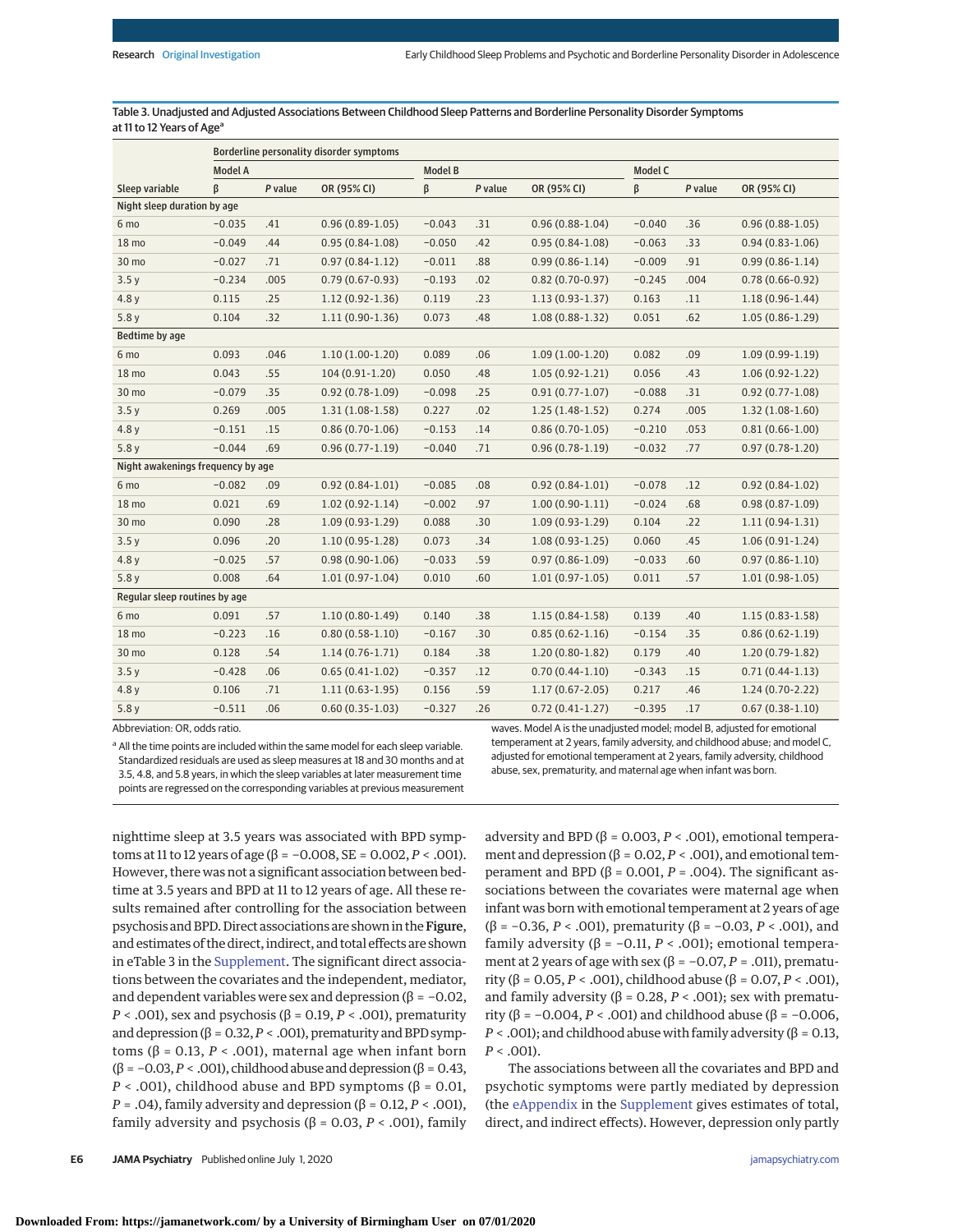#### Figure. Path Diagram Showing the Main Significant Direct Associations in the Final Model



This figure shows only the direct associations of the independent, mediator, and dependent variables. Night awakening at 18 months of age, regular sleep routines at 6 months and 3.5 and 5.8 years of age, night sleep duration at 3.5 years of age, and bedtime at 3.5 years of age represent the independent variables (exposures); depression at 10 years of age represents the mediator; and psychotic symptoms at 12 to 13 years of age and borderline personality

disorder (BPD) symptoms at 11 to 12 years of age represent the dependent variables (outcomes). The covariates also included in this path analyses were sex, prematurity, maternal age when infant was born, childhood abuse, family adversity, and emotional temperament. Significant pathways are signified by solid arrows and nonsignificant modeled pathways by gray dotted lines.

(ie, meeting 3 of the 4 assumptions of mediation) $52$  mediated the associations of night awakenings at 18 months of age (biascorrected estimate, −0.005; 95% CI, −0.008 to −0.002; *P* = .002) and regular sleep routines at 5.8 years of age (biascorrected estimate, −0.006; 95% CI, −0.010 to −0.003; *P* = .003) with later psychosis (Table 4).

#### **Discussion**

This is the first study, to our knowledge, to examine the prospective associations between early childhood sleep problems and adolescent psychotic experiences and BPD symptoms. We also tested whether depression at 10 years of age represents a possible mechanism by which early sleep problems are associated with psychotic experiences or BPD symptoms. Our main findings indicated that frequent night awakenings at 18 months of age and irregular sleep routines at 6 and 30 months and 5.8 years of age were associated with psychotic experiences at 12 to 13 years of age, whereas shorter nighttime sleep duration and later bedtime at 3.5 years of age were associated with BPD symptoms at 11 to 12 years of age. Depression at 10 years of age mediated only the associations between frequent night awakenings at 18 months of age and irregular sleep routines at 5.8 years of age with later psychotic experiences. In addition, contrary to an existing crosssectional study in chronotype,<sup>54</sup> we did not find significant longitudinal associations between bedtime and psychotic symptoms.

Frequent night awakenings at 18 months of age and irregular sleep routines at 6 months and 30 months and 5.8 years of age were prospectively associated with psychotic

experiences at 12 to 13 years of age, even when depression at 10 years of age was included as a mediator and after controlling for BPD symptoms at 11 to 12 years of age. This finding suggests a specific pathway between these childhood sleep problems and adolescent psychotic experiences. This finding is distinct from but adds to the existing 2 studies<sup>19,20</sup> that reported an association between persistent parasomnias and subsequent psychosis. In the current study, which examined how much behavioral sleep problems are specifically associated with psychotic experiences, we found that night awakenings at 18 months of age were associated with psychotic experiences in adolescence. Insomnia is common in psychosis,<sup>55,56</sup> and frequent night awakening is 1 of the diagnostic criteria for insomnia.<sup>57</sup> Our findings support the idea that insomnia contributes to psychosis but suggest that difficulties can appear years before the onset of psychotic experiences.We also found that irregular sleep routines across several stages of childhood were associated with psychotic experiences in adolescence. A lack of routine is a key feature of sleep problems in young people at ultrahigh risk of psychosis.<sup>58</sup>

Shorter nighttime sleep duration at 3.5 years of age was the only sleep variable directly associated with BPD in adolescence. Given the persistent associations after controlling for interactions with psychotic symptoms, our results suggest a separate and specific pathway for BPD. A previous study<sup>21</sup> found that persistent nightmares in childhood were independently associated with BPD symptoms at 11 to 12 years of age. This was the first study, to our knowledge, to report an independent association between short sleep in preschool-aged children and BPD symptoms in adolescents, consistent with cross-sectional studies<sup>17,59</sup> in which patients with BPD reported short sleep.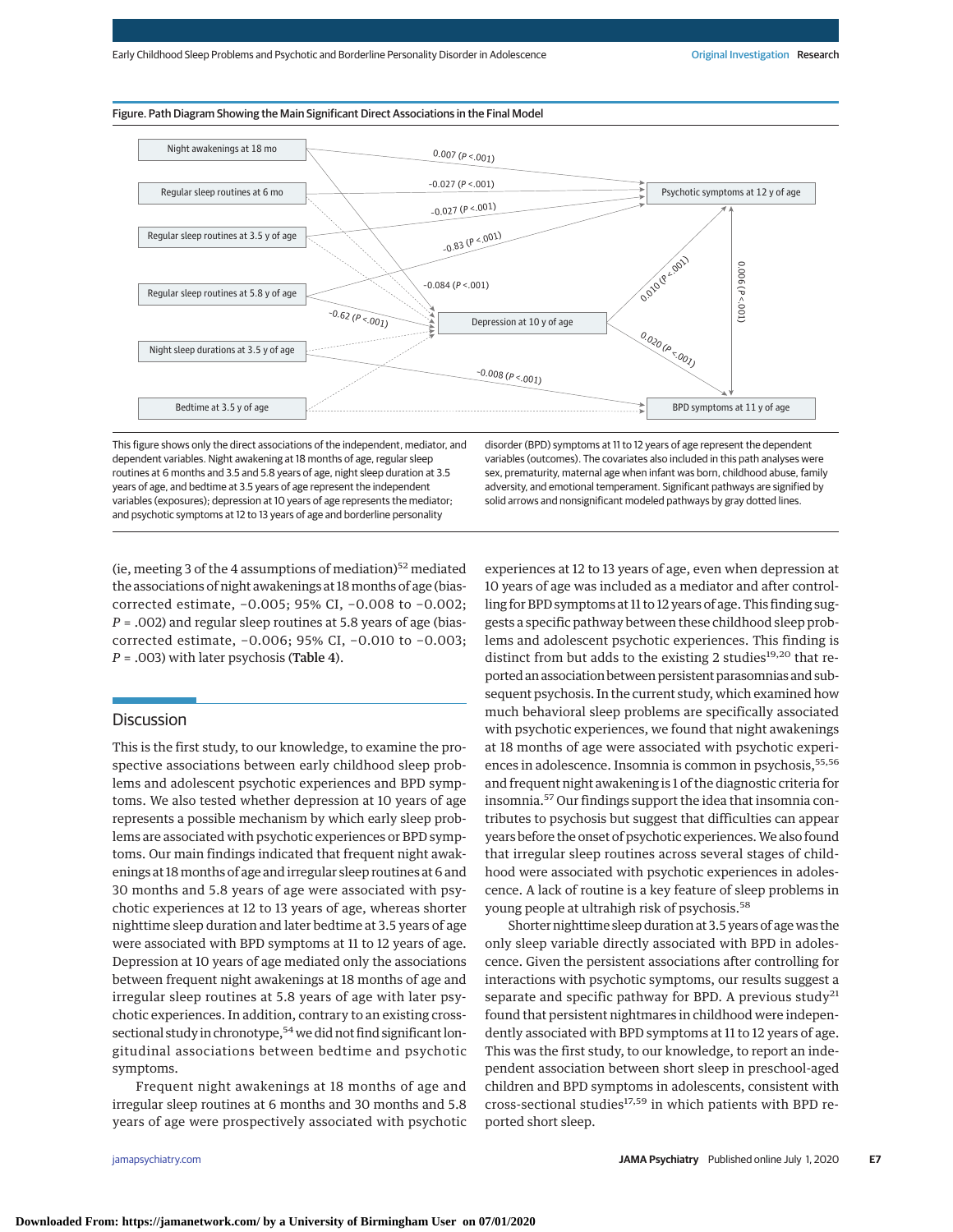|                                      | Depression at 10 y of age               |                                |                                      |           |  |  |  |  |  |  |
|--------------------------------------|-----------------------------------------|--------------------------------|--------------------------------------|-----------|--|--|--|--|--|--|
|                                      | Psychotic experiences at 12-13 y of age | BPD symptoms at 11-12 y of age |                                      |           |  |  |  |  |  |  |
| Variable                             | Estimate (95% CI)                       | P value                        | Estimate (95% CI)                    | P value   |  |  |  |  |  |  |
| Family adversity                     | 0.026(0.021 to 0.032)                   | .003                           | 0.048 (0.042 to 0.056)               | .003      |  |  |  |  |  |  |
| Childhood abuse                      | $0.007$ (0.004 to 0.011)                | .003                           | 0.013(0.008 to 0.019)                | .003      |  |  |  |  |  |  |
| Prematurity                          | 0.005(0.002 to 0.008)                   | .002                           | 0.009 (0.004 to 0.014)               | .003      |  |  |  |  |  |  |
| Sex                                  | $-0.006$ ( $-0.009$ to $-0.004$ )       | .006                           | $-0.012$ ( $-0.017$ to<br>$-0.007$ ) | .005      |  |  |  |  |  |  |
| Maternal age when born               | $-0.007$ ( $-0.011$ to $-0.005$ )       | .002                           | $-0.014$ ( $-0.020$ to<br>$-0.009$   | .002      |  |  |  |  |  |  |
| Emotional temperament 2 y of age     | $0.008(0.005 \text{ to } 0.011)$        | .005                           | 0.014(0.009 to 0.020)                | .005      |  |  |  |  |  |  |
| Night awakening 18 mo of age         | $-0.005$ ( $-0.008$ to $-0.002$ )       | .002                           | <b>NA</b>                            | <b>NA</b> |  |  |  |  |  |  |
| Regular sleep routines by age        |                                         |                                |                                      |           |  |  |  |  |  |  |
| 6 mo                                 | $-0.001$ ( $-0.004$ to $0.001$ )        | .30                            | <b>NA</b>                            | <b>NA</b> |  |  |  |  |  |  |
| 3.5v                                 | $-0.001$ ( $-0.002$ to $-0.009$ )       | .71                            | <b>NA</b>                            | <b>NA</b> |  |  |  |  |  |  |
| 5.8y                                 | $-0.006$ ( $-0.010$ to $-0.003$ )       | .003                           | <b>NA</b>                            | <b>NA</b> |  |  |  |  |  |  |
| Night sleep duration at 3.5 y of age | <b>NA</b>                               | <b>NA</b>                      | $-0.004$ ( $-0.012$ to<br>0.002)     | .22       |  |  |  |  |  |  |
| Bedtime at 3.5 y of age              | <b>NA</b>                               | <b>NA</b>                      | $0.006$ (-0.001 to 0.121)            | .12       |  |  |  |  |  |  |

Table 4. Bootstrapped Bias-Corrected Estimate (95% CIs) and P Values for the Hypothesized Indirect Pathways to Psychotic Experiences and BPD Symptoms With Depression as the Mediator

> Abbreviations: BPD, borderline personality disorder; NA, not applicable.

Depression at 10 years of agemediated the associations between frequent night awakenings at 18 months of age and irregular sleep routines at 5.8 years of age and psychotic symptoms in adolescence. Although depression is considered a mediator in the sleep-psychosis association,<sup>56,60</sup> the extent to which this is true for all the sleep patterns was previously unknown, to our knowledge. Our results are supported by existing models of the genesis and maintenance of paranoia and hallucinations that consider depression to be central.<sup>61-63</sup> Furthermore, the role of some specific neurotransmitters in the brain, such as dopamine and serotonin, might also partially explain the mediating role of depression, taking into account that both neurotransmitters are involved in not only the sleep-wake cycle<sup>64</sup> but also the development of depression<sup>65</sup> and psychosis.<sup>66</sup>

Depression at 10 years of age did not mediate the associations between short nighttime sleep at 3.5 years of age and BPD, although BPD shares common sleep and biological features with depression.  $67,68$  This finding again supports the specificity of pathways. Our findings indicate that there might be a direct association between childhood sleep duration and later BPD symptoms independently of depression. Patients with BPD often stay up late and sleep during the day,<sup>69</sup> indicating that altered circadian rhythms may be associated with BPD.<sup>70</sup> Of interest, infantswith slow circadian rhythm development sleep less during the night,<sup>71</sup> suggesting that infants' short nighttime sleep might be an indicator of circadian dysfunction. In this study, we found that shorter nighttime sleep in toddlers was prospectively associated with BPD symptoms, indicating that altered circadian rhythm might be associated with subsequent BPD symptoms. These results, however, should be interpreted with caution because circadian disturbances are commonly observed in patients with depression<sup>72</sup>; thus, depression might still play an important role. Another explanation might be that other factors mediate this association, such as emotion dysregulation.40,73,74

The current robust analyses indicate some specificity between particular early sleep difficulty and later differing psychopathologic symptoms. This finding may be a function of assessing sleep problems earlier than existing research. This finding could have important implications for helping practitioners identify children who might be at higher risk for psychotic experiences or BPD symptoms in adolescence and potentially lead to the design of more effectively targeted sleep or psychological interventions to prevent the onset of or attenuate these mental disorders.

#### Strengths and Limitations

This study has several strengths. First, we used data from a large prospective cohort. Second, psychotic experiences and BPD symptoms were assessed using validated interviews. Third, we addressed sleep early in childhood.

There are also some limitations. First, the sleep variables are based on parent reports, and objective measures such as actigraphy were not available; this study focused on parentreported perceptions of sleep, which could be different from objective sleep. However, parental sleep reports are considered valid in young children,<sup>75</sup> and a previous study<sup>76</sup> reported low specificity for actigraphs, particularly for infants. Second, other potential contributing factors, such as pervasive developmental delay, hyperactivity, prenatal medications, or caregiver shift-work, should be explored in future studies. In addition, we were unable to account for changes in confounding variables over time, such as within family adversity.<sup>77</sup> Third, although the study design cannot determine causality, analyses meet some Bradford Hill criteria.<sup>78</sup> Fourth, the ALSPAC cohort is representative of the UK population,29,30 which is racially and ethnically diverse. However, this diversity is not identical in characteristics or perhaps extent to that in other populations. Fifth, the degree of prematurity could be an important confounder. We first included the variable prematurity as a confounder and then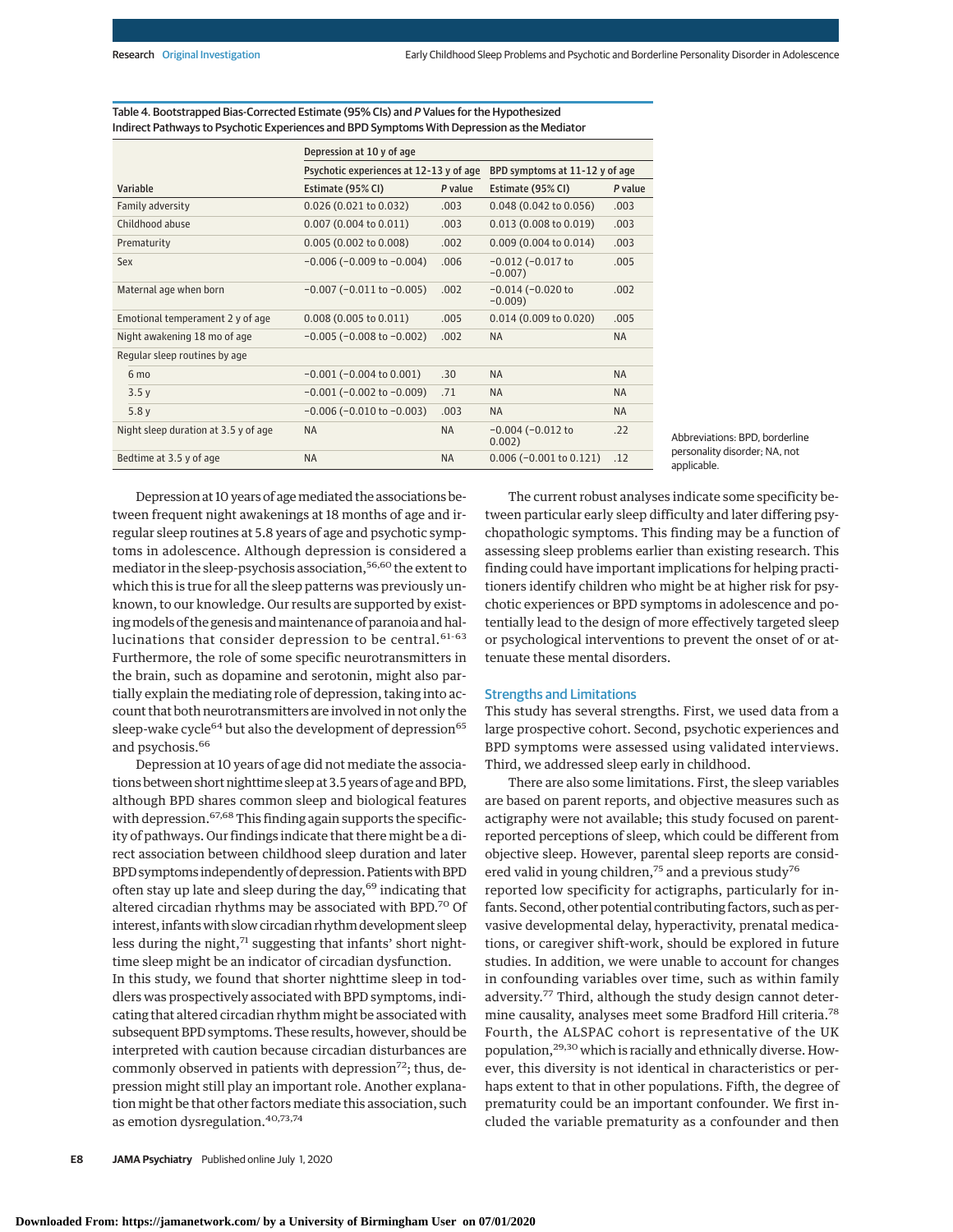replaced this with gestational age in weeks in the analyses, but this did not change the results. Sixth, we did not check for interactional effects; therefore, our path model does not account for these.

#### **Conclusions**

In this study, frequent night awakenings at 18 months of age and irregular sleep routines at 6 months, 30 months, and 5.8 years of age were associated with psychotic experiences at

#### ARTICLE INFORMATION

**Accepted for Publication:** April 30, 2020.

**Published Online:** July 1, 2020. doi[:10.1001/jamapsychiatry.2020.1875](https://jamanetwork.com/journals/jama/fullarticle/10.1001/jamapsychiatry.2020.1875?utm_campaign=articlePDF%26utm_medium=articlePDFlink%26utm_source=articlePDF%26utm_content=jamapsychiatry.2020.1875)

**Open Access:** This is an open access article distributed under the terms of the [CC-BY License.](https://jamanetwork.com/journals/jamapsychiatry/pages/instructions-for-authors?utm_campaign=articlePDF%26utm_medium=articlePDFlink%26utm_source=articlePDF%26utm_content=jamapsychiatry.2020.1875#SecOpenAccess) © 2020 Morales-Muñoz I et al.JAMA Psychiatry.

**Author Contributions:** Drs Morales-Muñoz and Marwaha had full access to all the data in the study and take responsibility for the integrity of the data and the accuracy of the data analysis. Concept and design: All authors. Acquisition, analysis, or interpretation of data:

All authors.

Drafting of the manuscript: All authors. Critical revision of the manuscript for important intellectual content: Morales-Munoz, Marwaha. Statistical analysis: All authors. Supervision: Broome, Marwaha.

**Conflict of Interest Disclosures:** Dr Broome reported receiving funding from Oxford University Press and the National Institute for Health Research Clinical Research Network and personal fees from Medical Defence Union outside the submitted work. Dr Marwaha reported attending and education event sponsored by Janssen. No other disclosures were reported.

**Funding/Support:** This study was supported by grant 102215/2/13/2 from the UK Medical Research Council and Wellcome. The University of Bristol provided core support for the Avon Longitudinal Study of Parents and Children (ALSPAC).

**Role of the Funder/Sponsor:** The funding sources had no role in the design and conduct of the study; collection, management, analysis, and interpretation of the data; preparation, review, or approval of the manuscript; and decision to submit the manuscript for publication.

**Additional Contributions:** We thank all the families who took part in this study, the midwives for their help in recruiting them, and the ALSPAC team, which includes interviewers, computer and laboratory technicians, clerical workers, research scientists, volunteers, managers, receptionists, and nurses.

#### **REFERENCES**

**1**. Tesler N, Gerstenberg M, Huber R. Developmental changes in sleep and their relationships to psychiatric illnesses. Curr Opin Psychiatry. 2013;26(6):572-579. doi[:10.1097/YCO.](https://dx.doi.org/10.1097/YCO.0b013e328365a335) [0b013e328365a335](https://dx.doi.org/10.1097/YCO.0b013e328365a335)

**2**. Sadeh A, Tikotzky L, Kahn M. Sleep in infancy and childhood: implications for emotional and behavioral difficulties in adolescence and beyond.

#### Curr Opin Psychiatry. 2014;27(6):453-459. doi[:10.1097/YCO.0000000000000109](https://dx.doi.org/10.1097/YCO.0000000000000109)

**3**. Gomes FV, Rincón-Cortés M, Grace AA. Adolescence as a period of vulnerability and intervention in schizophrenia: insights from the MAM model. Neurosci Biobehav Rev. 2016;70:260- 270. doi[:10.1016/j.neubiorev.2016.05.030](https://dx.doi.org/10.1016/j.neubiorev.2016.05.030)

**4**. Wright AGC, Zalewski M, Hallquist MN, Hipwell AE, Stepp SD. Developmental trajectories of borderline personality disorder symptoms and psychosocial functioning in adolescence.J Pers Disord. 2016;30(3):351-372. doi[:10.1521/](https://dx.doi.org/10.1521/pedi_2015_29_200) [pedi\\_2015\\_29\\_200](https://dx.doi.org/10.1521/pedi_2015_29_200)

**5**. Spear LP. The adolescent brain and age-related behavioral manifestations. Neurosci Biobehav Rev. 2000;24(4):417-463. doi[:10.1016/S0149-7634\(00\)](https://dx.doi.org/10.1016/S0149-7634(00)00014-2) [00014-2](https://dx.doi.org/10.1016/S0149-7634(00)00014-2)

**6**. Dahl RE, Lewin DS. Pathways to adolescent health sleep regulation and behavior. J Adolesc Health. 2002;31(6)(suppl):175-184. doi[:10.1016/](https://dx.doi.org/10.1016/S1054-139X(02)00506-2) [S1054-139X\(02\)00506-2](https://dx.doi.org/10.1016/S1054-139X(02)00506-2)

**7**. Gregory AM, Sadeh A. Sleep, emotional and behavioral difficulties in children and adolescents. Sleep Med Rev. 2012;16(2):129-136. doi[:10.1016/j.](https://dx.doi.org/10.1016/j.smrv.2011.03.007) [smrv.2011.03.007](https://dx.doi.org/10.1016/j.smrv.2011.03.007)

**8**. Shochat T, Cohen-Zion M, Tzischinsky O. Functional consequences of inadequate sleep in adolescents. Sleep Med Rev. 2014;18(1):75-87. doi[:10.1016/j.smrv.2013.03.005](https://dx.doi.org/10.1016/j.smrv.2013.03.005)

**9**. Baglioni C, Nanovska S, Regen W, et al. Sleep and mental disorders: a meta-analysis of polysomnographic research. Psychol Bull. 2016;142 (9):969-990. doi[:10.1037/bul0000053](https://dx.doi.org/10.1037/bul0000053)

**10**. Regier DA, Kuhl EA, Narrow WE, Kupfer DJ. Research planning for the future of psychiatric diagnosis. Eur Psychiatry. 2012;27(7):553-556. doi: [10.1016/j.eurpsy.2009.11.013](https://dx.doi.org/10.1016/j.eurpsy.2009.11.013)

**11**. Rechtschaffen A, Bergmann BM. Sleep deprivation in the rat: an update of the 1989 paper. Sleep. 2002;25(1):18-24. doi[:10.1093/sleep/25.1.18](https://dx.doi.org/10.1093/sleep/25.1.18)

**12**. Astill RG, Van der Heijden KB, Van Ijzendoorn MH, Van Someren EJW. Sleep, cognition, and behavioral problems in school-age children. Psychol Bull. 2012;138(6):1109-1138. doi[:10.1037/a0028204](https://dx.doi.org/10.1037/a0028204)

**13**. Mindell JA, Owens J, Alves R, et al. Give children and adolescents the gift of a good night's sleep. Sleep Med. 2011;12(3):203-204. doi[:10.1016/j.sleep.](https://dx.doi.org/10.1016/j.sleep.2011.01.003) [2011.01.003](https://dx.doi.org/10.1016/j.sleep.2011.01.003)

**14**. Singer W. Development and plasticity of cortical processing architectures. Science. 1995;270(5237): 758-764. doi[:10.1126/science.270.5237.758](https://dx.doi.org/10.1126/science.270.5237.758)

**15**. Wu JQ, Appleman ER, Salazar RD, Ong JC. Cognitive behavioral therapy for insomnia comorbid with psychiatric and medical conditions. JAMA Intern Med. 2015;175(9):1461-1472. doi[:10.1001/jamainternmed.2015.3006](https://jamanetwork.com/journals/jama/fullarticle/10.1001/jamainternmed.2015.3006?utm_campaign=articlePDF%26utm_medium=articlePDFlink%26utm_source=articlePDF%26utm_content=jamapsychiatry.2020.1875)

12 to 13 years of age, whereas only short nighttime sleep at 3.5 years of age was associated with BPD symptoms at 11 to 12 years of age. Furthermore, depression at 10 years of age mediated the association between night awakenings at 18 months of age and irregular sleep routines at 5.8 years of age with psychotic experiences. These findings suggest that the associations between childhood sleep and psychotic experiences as well as childhood sleep and BPD symptoms in adolescence follow different pathways. These results could contribute to the design of more personalized sleep and psychological interventions in psychosis and BPD.

> **16**. Caruana EJ, Roman M, Hernández-Sánchez J, Solli P. Longitudinal studies. J Thorac Dis. 2015;7(11): E537-E540. doi[:10.3978/j.issn.2072-1439.2015.10.63](https://dx.doi.org/10.3978/j.issn.2072-1439.2015.10.63)

**17**. Winsper C, Tang NKY, Marwaha S, et al. The sleep phenotype of borderline personality disorder. Neurosci Biobehav Rev. 2017;73:48-67. doi[:10.1016/j.neubiorev.2016.12.008](https://dx.doi.org/10.1016/j.neubiorev.2016.12.008)

**18**. Reeve S, Sheaves B, Freeman D. Sleep disorders in early psychosis: incidence, severity, and association with clinical symptoms. Schizophr Bull. 2019;45(2):287-295. doi[:10.1093/schbul/sby129](https://dx.doi.org/10.1093/schbul/sby129)

**19**. Fisher HL, Lereya ST, Thompson A, Lewis G, Zammit S, Wolke D. Childhood parasomnias and psychotic experiences at age 12 years in a United Kingdom birth cohort. Sleep. 2014;37(3):475-482. doi[:10.5665/sleep.3478](https://dx.doi.org/10.5665/sleep.3478)

**20**. Thompson A, Lereya ST, Lewis G, Zammit S, Fisher HL, Wolke D. Childhood sleep disturbance and risk of psychotic experiences at 18: UK birth cohort. Br J Psychiatry. 2015;207(1):23-29. doi[:10.1192/bjp.bp.113.144089](https://dx.doi.org/10.1192/bjp.bp.113.144089)

**21**. Lereya ST, Winsper C, Tang NKY, Wolke D. Sleep problems in childhood and borderline personality disorder symptoms in early adolescence. J Abnorm Child Psychol. 2017;45(1):193-206. doi[:10.1007/](https://dx.doi.org/10.1007/s10802-016-0158-4) [s10802-016-0158-4](https://dx.doi.org/10.1007/s10802-016-0158-4)

**22**. Tsuno N, Besset A, Ritchie K. Sleep and depression.J Clin Psychiatry. 2005;66(10):1254-1269. doi[:10.4088/JCP.v66n1008](https://dx.doi.org/10.4088/JCP.v66n1008)

**23**. Greene G, Gregory AM, Fone D, White J. Childhood sleeping difficulties and depression in adulthood: the 1970 British Cohort Study. J Sleep Res. 2015;24(1):19-23. doi[:10.1111/jsr.12200](https://dx.doi.org/10.1111/jsr.12200)

**24**. Williamson AA, Mindell JA, Hiscock H, Quach J. Child sleep behaviors and sleep problems from infancy to school-age. Sleep Med. 2019;63:5-8. doi[:10.1016/j.sleep.2019.05.003](https://dx.doi.org/10.1016/j.sleep.2019.05.003)

**25**. Turnbull K, Reid GJ, Morton JB. Behavioral sleep problems and their potential impact on developing executive function in children. Sleep. 2013;36(7):1077-1084. doi[:10.5665/sleep.2814](https://dx.doi.org/10.5665/sleep.2814)

**26**. D'Agostino A, Rossi Monti M, Starcevic V. Psychotic symptoms in borderline personality disorder. Curr Opin Psychiatry. 2019;32(1):22-26. doi[:10.1097/YCO.0000000000000462](https://dx.doi.org/10.1097/YCO.0000000000000462)

**27**. Thompson KN, Cavelti M, Chanen AM. Psychotic symptoms in adolescents with borderline personality disorder features. Eur Child Adolesc Psychiatry. 2019;28(7):985-992. doi[:10.1007/](https://dx.doi.org/10.1007/s00787-018-1257-2) [s00787-018-1257-2](https://dx.doi.org/10.1007/s00787-018-1257-2)

**28**. Witt SH, Streit F, Jungkunz M, et al; Bipolar Disorders Working Group of the Psychiatric Genomics Consortium; Major Depressive Disorder Working Group of the Psychiatric Genomics Consortium; Schizophrenia Working Group of the Psychiatric Genomics Consortium. Genome-wide association study of borderline personality disorder